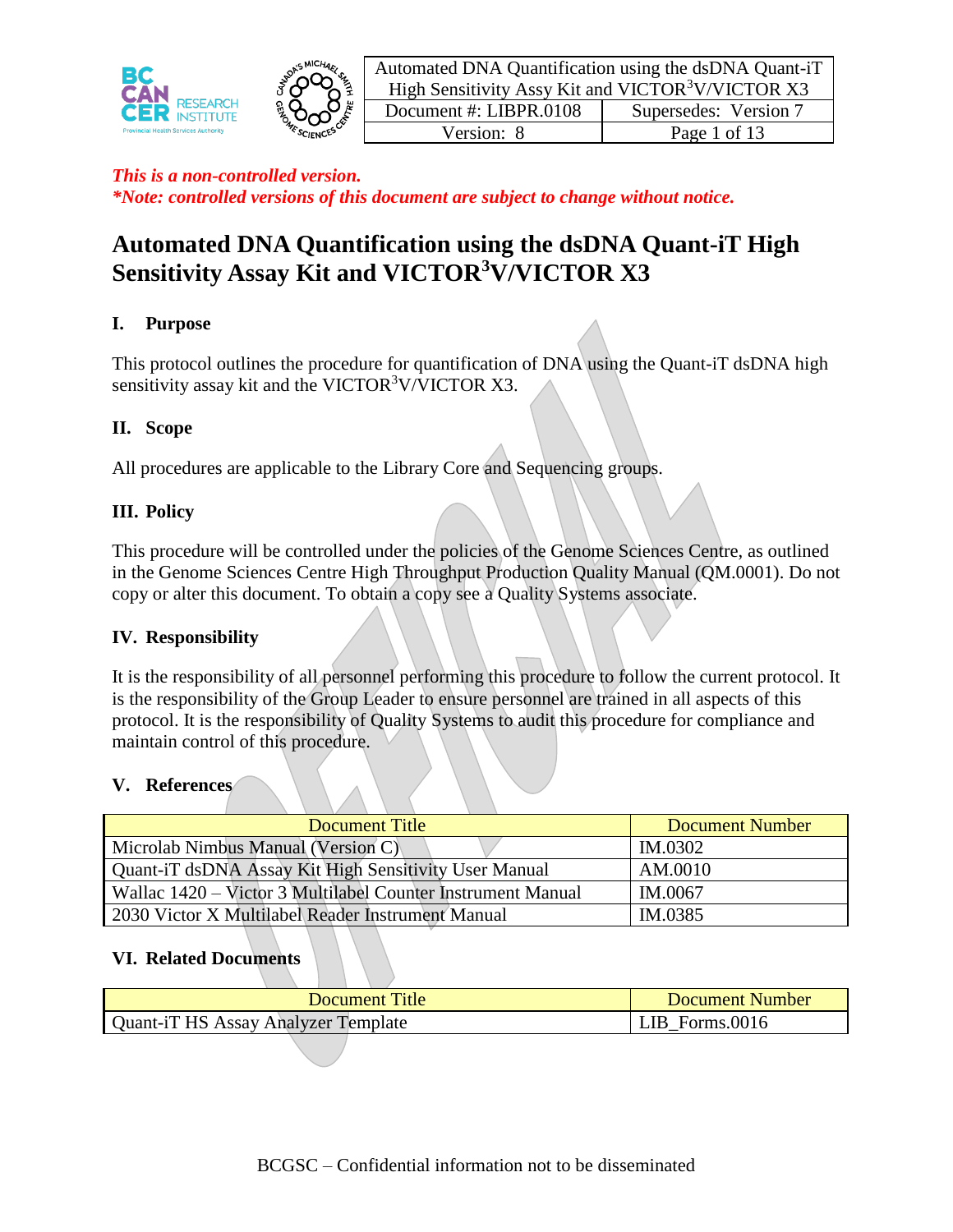

| Automated DNA Quantification using the dsDNA Quant-iT         |                       |  |  |  |  |
|---------------------------------------------------------------|-----------------------|--|--|--|--|
| High Sensitivity Assy Kit and VICTOR <sup>3</sup> V/VICTOR X3 |                       |  |  |  |  |
| Document #: LIBPR.0108                                        | Supersedes: Version 7 |  |  |  |  |
| Version: 8                                                    | Page 2 of 13          |  |  |  |  |

# **VII. Safety**

All Laboratory Safety procedures will be complied with during this procedure. The required personal protective equipment includes a laboratory coat and gloves. See the safety data sheet (SDS) for additional information.

## **VIII. Materials and Equipment**

| Name                                                    | Supplier                 | <b>Number</b>     | Model or Catalogue # |
|---------------------------------------------------------|--------------------------|-------------------|----------------------|
| VICTOR <sup>3</sup> V/VICTOR X3                         | Perkin Elmer             | 1420-040          |                      |
| Micro-centrifuge                                        | VWR                      | <b>CABK 68826</b> |                      |
| <b>Eppendorf Centrifuge</b>                             | Eppendorf                | 5810R             |                      |
| Vortex Genie                                            | <b>Fisher Scientific</b> | 12-812            |                      |
| Microlab Nimbus System                                  | Hamilton                 | <b>Nimbus</b>     |                      |
| Gilson P200 pipetman                                    | Mandel                   | GF-23601          |                      |
| P <sub>200</sub> DF <sub>200</sub> tips                 | Mandel                   | GF-F171503        |                      |
| 20µL Rainin multi-channel pipette                       | Rainin                   | $L$ 12-20         |                      |
| 20µL Rainin multi-channel tips                          | Rainin                   | RT1.10F           |                      |
| OptiPlate-384 Black                                     | Perkin Elmer             | 6007270           |                      |
| 96-well AB1000 plate                                    | <b>VWR</b>               | AB1000            |                      |
| Plate, 12-column reservoirs                             | Seahorse                 | EK2057            |                      |
| Quant-iT dsDNA HS Assay Kit 500 assays                  | Invitrogen               | O33120            |                      |
| NIMBUS P50 tips 50uL Clear Sterile Tips, 5760 tips/case | Hamilton Co.             | 235831            |                      |
| 50mL Falcon Tube                                        | <b>Fisher Scientific</b> | T406-2A           |                      |
| Aluminum 3M Foil Tape                                   | <b>General Fasteners</b> | 34000740          |                      |
| <b>Bioshake XP</b>                                      | O Instruments            | 001892            |                      |

#### **IX. Procedure**

#### **1. Protocol Overview**

This protocol utilizes the Hamilton Microlab NIMBUS system to help perform the following:

- 1. Dispense Quant-iT working solution into a 384-well Opti-Plate.
- 2. Transfer sample DNA and standards into a 384-well Opti-Plate.

Once setup on the liquid handler is complete, this protocol further describes the quantification and analysis of the samples and standards:

- 3. Measure sample fluorescence using the VICTOR<sup>3</sup>V/VICTOR  $X3$  spectrophotometer.
- 4. Utilize the "Quant-iT Data Analysis Template" to calculate DNA concentrations from the raw fluorescence unit output from the VICTOR<sup>3</sup>V/VICTOR X3.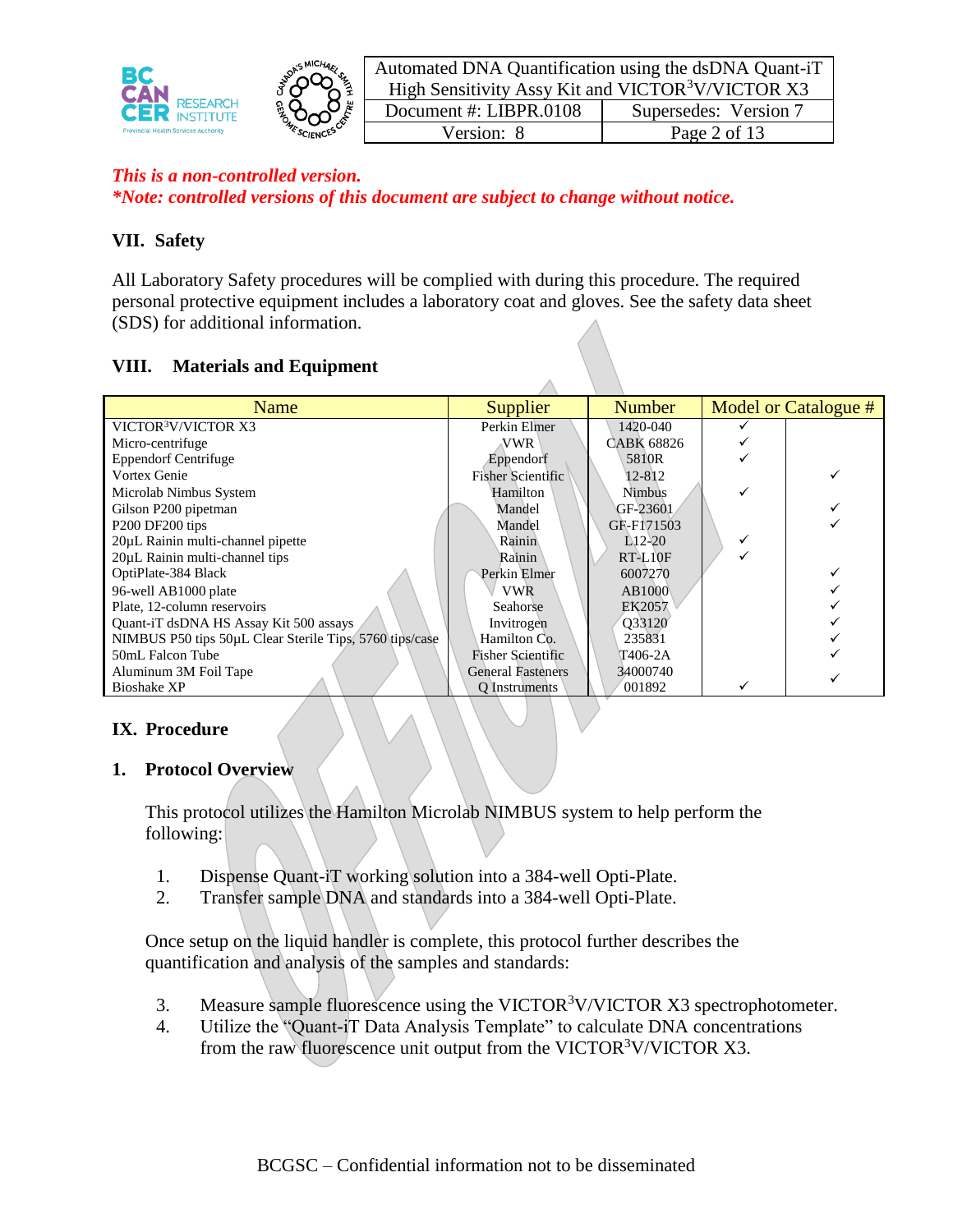



Automated DNA Quantification using the dsDNA Quant-iT High Sensitivity Assy Kit and VICTOR $3V/V$ ICTOR X3 Document #: LIBPR.0108 | Supersedes: Version 7 Version: 8 Page 3 of 13

## *This is a non-controlled version. \*Note: controlled versions of this document are subject to change without notice.*

For each set of VICTOR3V/VICTOR X3 measurements performed, a set of lambda DNA standards is used to generate a standard curve. These standards must be run in parallel with the samples and must be measured using the same Quant-iT working solution prepared for the sample DNA. The DNA standards are first aliquoted into a 96-well plate prior to being transferred to the 384-well plate. Each well contains eight replicates of the lambda dsDNA HS standards. Each 384-well plate will be aliquoted with DNA standards into Quadrant D and up to 3 x 96-well plates of sample into Quadrants A, B and C. The Quant-iT High Sensitivity Assay in 384-well format is scaled down by five times to achieve a 40µL total volume. Also, double the amount of dye (1:100 instead of 1:200) is added to extend the linear range. Therefore, this protocol is linear from  $0$ -20ng/ $\mu$ L, or  $0$ -40ng.

# **2. Set Up**

- 2.1. Put on a clean pair of gloves and a lab coat. Wipe down the bench surface, pipettors, and small equipment with DNA Away using a large Kimwipe.
- 2.2. Remove the Quant-iT buffer, Lambda standards, and dye (if not already at room temperature) from 4ºC and place them on the bench. 20-22mL Quant-iT buffer, 96µL each of the 8 lambda standards, and 200-220µL SYBR Green dye are required. Allow each to equilibrate to room temperature (it is crucial to let the dye thaw and equilibrate completely or inconsistencies in dye concentration may be observed). The Quant-iT dye is light sensitive and must be protected from light.
- 2.3. Retrieve the previously prepared sample DNA plate(s) and place on the bench to equilibrate to room temperature.
- 2.4. Once the dye has thawed and equilibrated to room temperature, mix the dye by vortexing gently and quick spin using the microfuge. Once the sample DNA plate has thawed, quick spin the plate(s) in an Eppendorf centrifuge on Program 1 ( $4^{\circ}$ C for 1 minute at 2000g/1970rpm/700rcf).
- 2.5. Once the standards have equilibrated to room temperature, gently vortex or finger mix each standard and then quick spin using the microfuge. Go to Step 3 to manually prepare the standard plate or to Step 4 to prepare the standard plate using the Nimbus.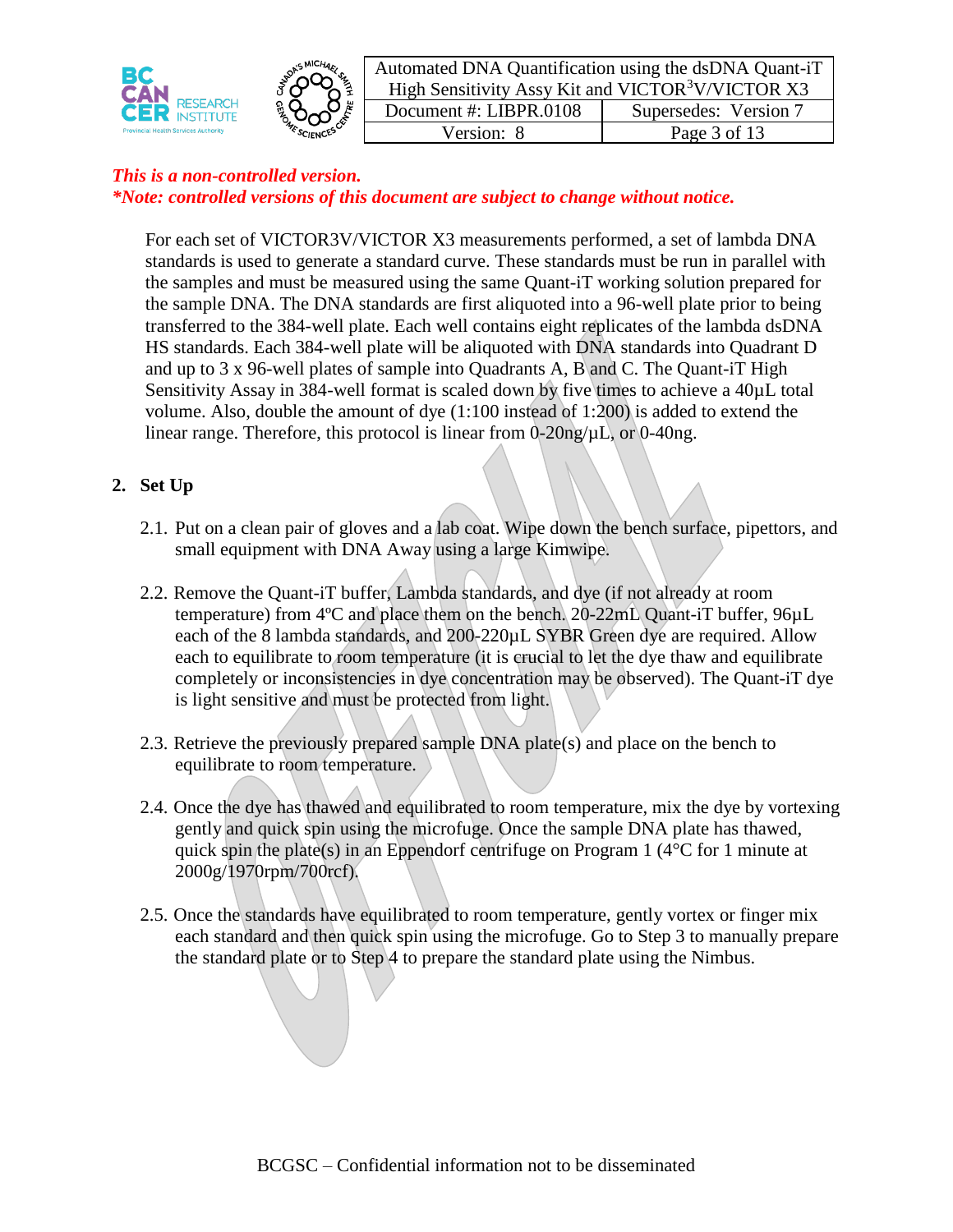

| Automated DNA Quantification using the dsDNA Quant-iT         |                       |  |  |  |  |  |
|---------------------------------------------------------------|-----------------------|--|--|--|--|--|
| High Sensitivity Assy Kit and VICTOR <sup>3</sup> V/VICTOR X3 |                       |  |  |  |  |  |
| Document #: LIBPR.0108                                        | Supersedes: Version 7 |  |  |  |  |  |
| Version: 8                                                    | Page 4 of 13          |  |  |  |  |  |

# **3. Manual Preparation of Standard Plate**

Obtain an AB1000 plate and label it "Standard Plate". Aliquot the 8 replicates of 12µL of lambda standards into each row of the plate. Refer to the well map below for plate setup. This can be done by transferring 96µL of each concentration to column 1, and then using the Nimbus protocol "Quant-iT" to distribute the standards or a multi-channel pipettor to manually transfer 12µL of each concentration from column 1 to the remaining columns up to column 8.

|   |     |         | J   |                                          | $\mathbf{z}$  | o        | −               |              | 10 | 11 | 12 |
|---|-----|---------|-----|------------------------------------------|---------------|----------|-----------------|--------------|----|----|----|
| A |     |         | 0   |                                          | $\Omega$      | $\Omega$ |                 |              |    |    |    |
| B | 0.5 | 0.5     | 0.5 | 0.5                                      | 0.5           | 0.5      | 0.5             | 0.5          |    |    |    |
| r |     |         |     |                                          |               |          |                 |              |    |    |    |
| D | ◠   | ◠       | ◠   | $\gamma$                                 | $\gamma$<br>∠ |          |                 |              |    |    |    |
| E | 4   | Λ       |     |                                          | 4             | 4        | 4               | 4            |    |    |    |
| F | 6   | 6       | 6   | 6                                        | 6             | 6        | 6               | 6            |    |    |    |
| G | 8   | $\circ$ | 8   | 8                                        | 8             | 8        | $\Omega$<br>Λ   | $\Omega$     |    |    |    |
| H | 10  | 10      | 10  | 10                                       | 10            | 10       | 10              | 10           |    |    |    |
|   |     |         |     | <b>Property of the Company's Company</b> | $-$           | . .      | <b>THE</b><br>- | <b>STATE</b> |    |    |    |

**Table 1 – Manual standard plate setup**

3.1. Proceed to Step 5 for preparing the Quant-iT working solution.

 $\Lambda$ 

# **4. Automated Preparation of Standard Plate**

4.1. Obtain an AB1000 plate and label it "Standard Plate". Aliquot 96µL of lambda standards into column 1 of the plate. Refer to the well map below for plate setup.

|          |          | $\mathbf{\hat{z}}$ | 3 | 5 | 6 | 7 | $\mathbf{o}$ | $\mathbf Q$ | 10 | 11 | 12 |
|----------|----------|--------------------|---|---|---|---|--------------|-------------|----|----|----|
| $\Gamma$ | ∩        |                    |   |   |   |   |              |             |    |    |    |
| R        | 0.5      |                    |   |   |   |   |              |             |    |    |    |
| $\sim$   |          |                    |   |   |   |   |              |             |    |    |    |
| D        | ◠        |                    |   |   |   |   |              |             |    |    |    |
| T.       |          |                    |   |   |   |   |              |             |    |    |    |
| T7.      | 6        |                    |   |   |   |   |              |             |    |    |    |
| G        | $\Omega$ |                    |   |   |   |   |              |             |    |    |    |
| H        | 10       |                    |   |   |   |   |              |             |    |    |    |

**Table 2 – Automated standard plate setup**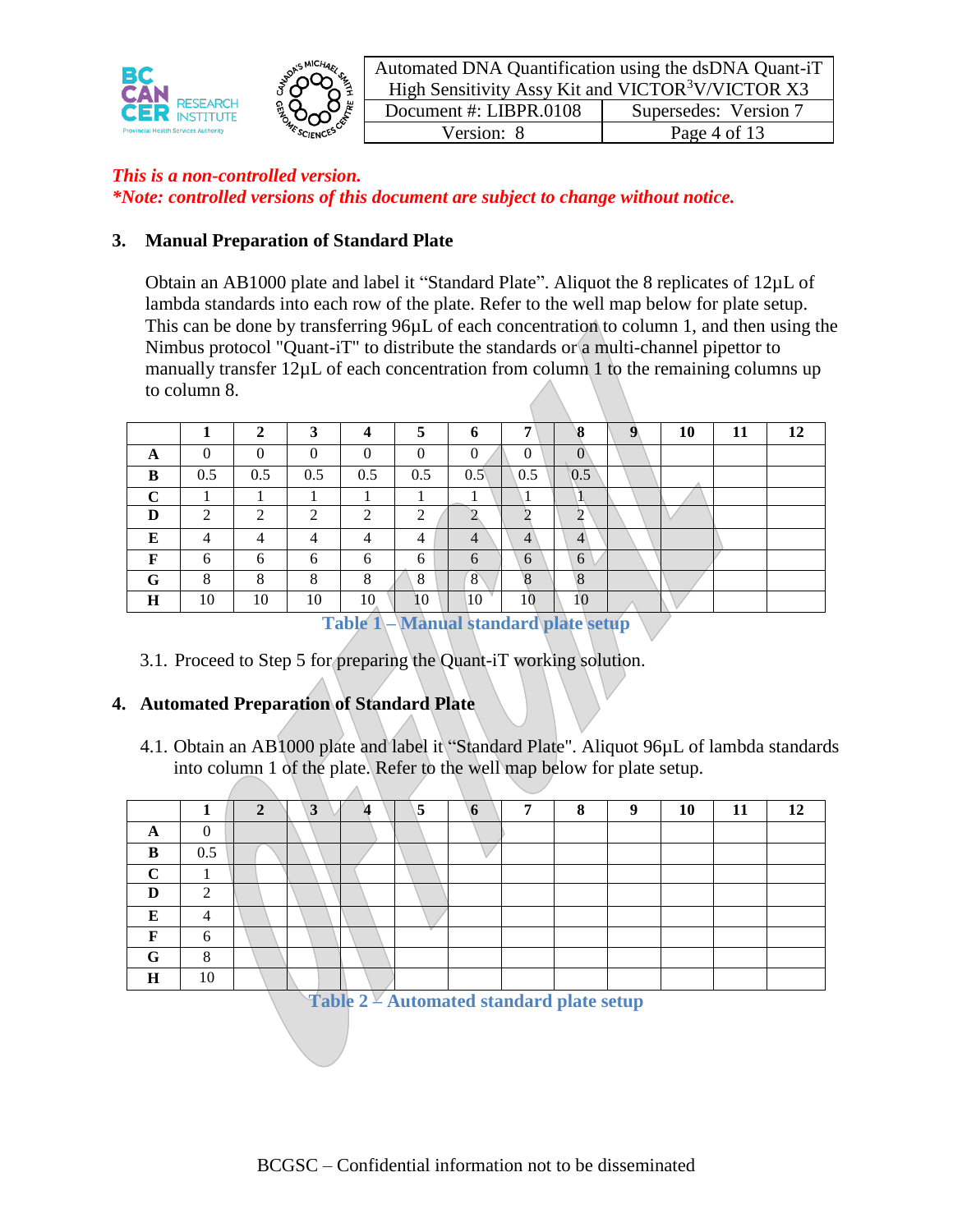



Automated DNA Quantification using the dsDNA Quant-iT High Sensitivity Assy Kit and VICTOR $3V/VICTOR X3$ Document #: LIBPR.0108 | Supersedes: Version 7 Version: 8 Page 5 of 13

## *This is a non-controlled version. \*Note: controlled versions of this document are subject to change without notice.*

4.2. Log onto the Nimbus and select protocol "Quant-iT" or run protocol "LibraryConstruction Scheduler" and select the library type that is being processed. Select the "Quant-iT" step to run the Quant-iT protocol.

Note the "Quant-iT Setup" Program will have a version number (v) associated to it and will be present when running the protocol. All version numbers for Nimbus protocols have been removed on this document to streamline editing. Confirm on checklists or with a supervisor that the correct program is chosen.

#### NIMBUS: File> Production> Quant-iT > **Quant-iT.med**

The protocol will first ask the user "Do you need to distribute standards using the Nimbus?" If the standards were already manually distributed, select the "NO" radio button. Otherwise, select the "YES" radio and the Nimbus will aliquot 12µL of each concentration from column 1 across 8 columns of the same AB-1000 "standards" plate.

4.3. Quick spin the standards plate in an Eppendorf centrifuge on Program 4 (20°C for 1 minute at 2000g/1970rpm/700rcf). Set up Quant-iT working solution for next step on Nimbus.

# **5. Prepare Quant-iT Working Solution**

.

- 5.1. Always wear the required personal protective equipment (lab coat, gloves, and safety goggles) when handling the Quant-iT reagent and working solution. Dispose of all Quant-iT solid/liquid waste in the SYBR Green disposal buckets.
	- 5.1.1. For measuring 1-2 sample DNA plates:

In a 50mL Falcon tube, prepare 20mL of a 1:100 Quant-IT dye in Quant-IT buffer.

Quant-IT Buffer (Component B) =  $20$ mL. If pre-aliquots are not available, use a Pipet Aid with a 25mL serological pipette.

Quant-IT Reagent (Component A) =  $200 \mu L$ 

5.1.2. For quantifying 3 DNA plates: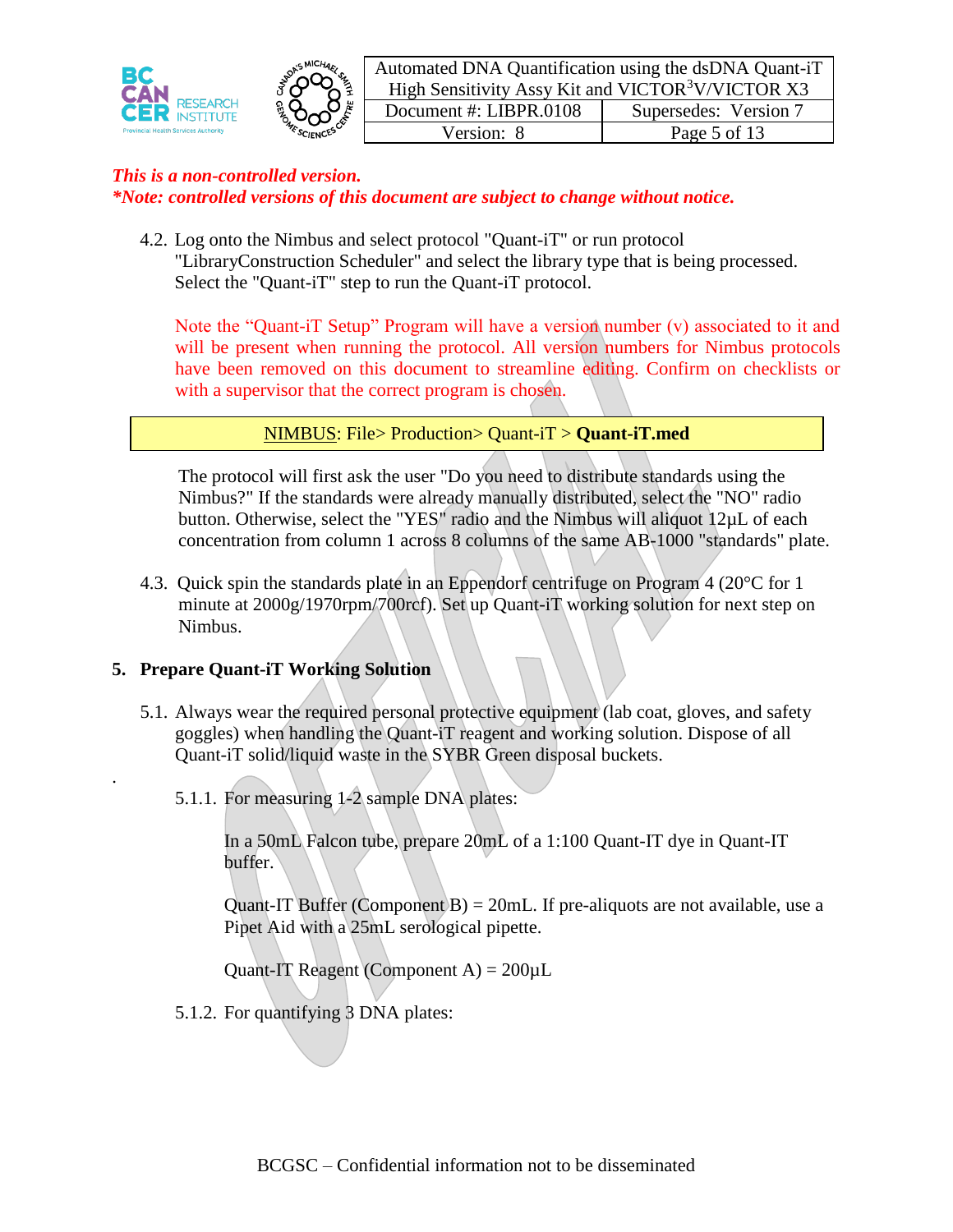



Automated DNA Quantification using the dsDNA Quant-iT High Sensitivity Assy Kit and VICTOR $3V/VICTOR X3$ Document #: LIBPR.0108 | Supersedes: Version 7 Version: 8 Page 6 of 13

## *This is a non-controlled version. \*Note: controlled versions of this document are subject to change without notice.*

In a 50mL Falcon tube, prepare 22mL of a 1:100 Quant-IT dye in Quant-IT buffer.

Quant-IT Buffer (Component B) =  $22mL$ . If pre-aliquots are not available, use a Pipet Aid with a 25mL serological pipette.

Quant-IT Reagent (Component A) =  $220 \mu L$ 

- 5.2. Mix using the vortexer.
- 5.3. Keep the solution protected from light until ready for use. After dispense, ensure that the dye solution is evenly distributed across and within the columns of the reservoir. Remove any bubbles at the bottom of the reservoir with a clean pipette tip.
	- 5.3.1. For 1-2 plate assays, dispense 1670µL of the dye solution into each column of the 12- column reservoir.
	- 5.3.2. For 3 plate reactions, dispense volume should be 1840µL per column.

(Note: the product manual states the solution is stable for ~3 hours.)

#### **6. Reaction Set Up on Nimbus**

6.1. While still logged on from previous standard plate setup on Nimbus step, continue with second half of Quant-iT setup program**:**

NIMBUS: File> Production> Quant-iT > **Quant-iT.med**

- 6.2. Choose the appropriate number of 96-well sample plates to process. Set up the deck and confirm the deck layout on the screen before continuing the protocol. Document the location of each source plate and the corresponding quadrant.
- 6.3. The Nimbus program will transfer 38µL of working solution (Quant-iT Buffer + Dye) to each well of the selected quadrant(s) on the 384-well plate, changing tips for each transfer to match each sample and standards plate. It will then transfer 2µL of samples into the selected quadrant(s) with the same column sequence as their source 96-well sample plate(s) and finally  $4\mu$ L of standards into Quadrant D. Be on-hand to quick-spin plates to remove bubbles and replenish the Nimbus P50 tips when prompted to do so for each DNA sample plate.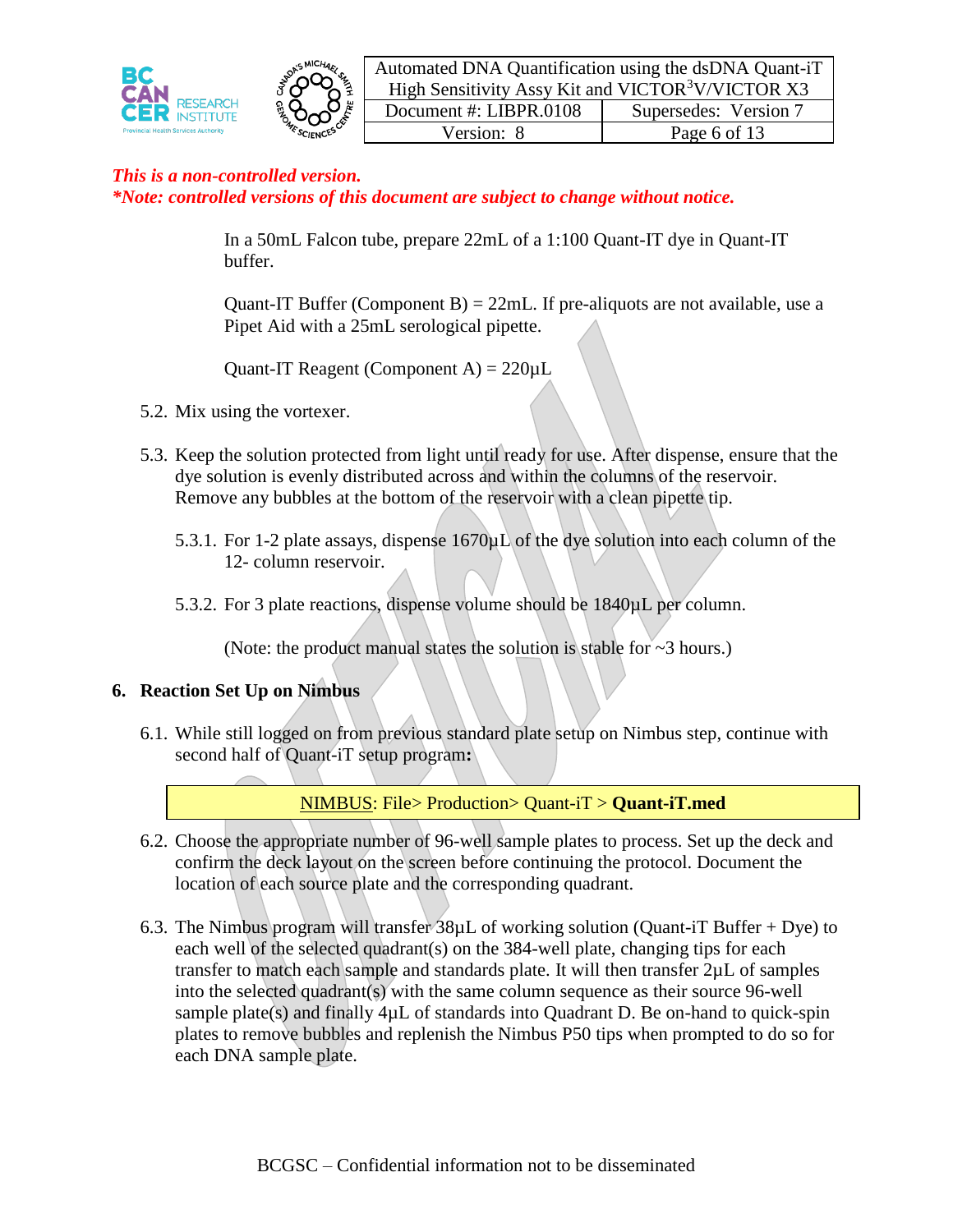



Automated DNA Quantification using the dsDNA Quant-iT High Sensitivity Assy Kit and VICTOR<sup>3</sup>V/VICTOR X3 Document #: LIBPR.0108 | Supersedes: Version 7 Version: 8 Page 7 of 13

## *This is a non-controlled version. \*Note: controlled versions of this document are subject to change without notice.*

- 6.3.1. Ensure that all 384 wells of the OptiPlate have been dispensed. Manually add 38µL of dye solution where necessary in case of any rare missed wells
- 6.4. When the program has finished, remove the 384-well plate from the deck and seal with 3M foil tape to block the light. Tightly seal the wells and the edges of the plate.
- 6.5. Vortex the plate thoroughly on the Bioshake XP using program 1 (2600rpm, 1 minute) and quick spin the plate in an Eppendorf centrifuge on Program 4 (20°C for 1 minute at 2000g/1970rpm/700rcf).
- 6.6. Incubate the plate at room temperature **in the dark** for 10 minutes to allow full intercalation between the dye and DNA. This incubation time is necessary to achieve the best linearity.
- 6.7. While the plate is incubating, remove the 96-well sample plate(s) from the deck and seal tightly with 3M foil tape and place on ice. Remove the Standard plate and discard into the garbage. Discard all Nimbus tips in the solid SYBR Green waste bucket. Dispose of the reservoir containing the Quant-iT working solution appropriately in the SYBR Green waste area.
- 6.8. Remove any remaining labware and tip holders from the deck. Clean up any spills.
- 6.9. Close the Nimbus software and log off the desktop.

# **7. Measure Fluorescence Using The VICTOR<sup>3</sup>V/VICTOR X3 Spectrophotometer**

- 7.1. Log in to the VICTOR3V/VICTOR X3 computer with your user name and password. Double click on the "Wallac 1420 Workstation" icon. If using the VICTOR X3, open the PerkinElmer 2030 Workstation software and select 'ignore' to both 'LID IS OPEN' and 'FRONT LID IS OPEN OR THE LID FOR THE EMISSION FILTER IS OPEN'.
- 7.2. Under the "Tools" drop down menu select "Start Wizard" and click "Next".
- 7.3. In the "Protocols" folder select the program "Quant-iT HS OptiPlate-384F" and click "Next". For VICTOR X3 "Quant-iT HS OptiPlate-384F" is located in the GSC folder.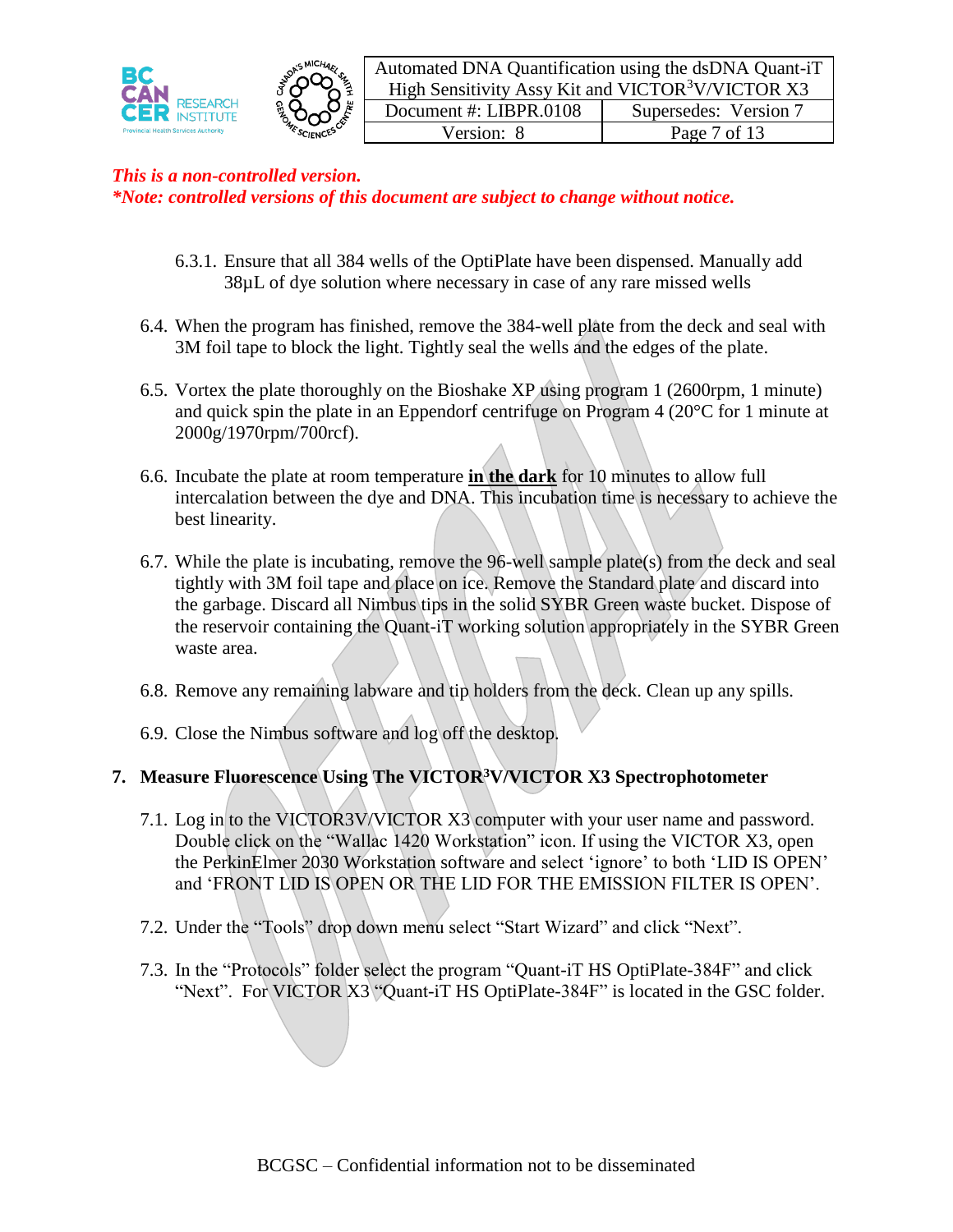



Automated DNA Quantification using the dsDNA Quant-iT High Sensitivity Assy Kit and VICTOR<sup>3</sup>V/VICTOR X3 Document #: LIBPR.0108 | Supersedes: Version 7 Version: 8 Page 8 of 13

## *This is a non-controlled version. \*Note: controlled versions of this document are subject to change without notice.*

- 7.4. Carefully remove the 3M foil seal from the plate and place the plate on the spectrophotometer deck being careful not to contact the mirror. If the mirror is dirty, wipe it GENTLY with a damp Kimwipe. Close the lid and click "Next".
- 7.5. List library ID and project name by quadrant in the comment section and click "Next".
- 7.6. The spectrophotometer will measure the fluorescence readings. You can view the progress of the plate by clicking the "Live Display" tab (Figure 1). VICTOR X3 will automatically show the live display view.

| $\mathbb{R}$ $\mathbb{R}$ | 8<br>$\Box$<br>?                                                                                                                                    |                |
|---------------------------|-----------------------------------------------------------------------------------------------------------------------------------------------------|----------------|
|                           | Instrument control Live display   Temperature                                                                                                       |                |
|                           |                                                                                                                                                     |                |
| Scale:                    | 0-10000000 : Extra High Scale<br>$\blacktriangledown$                                                                                               |                |
| Type:                     | C Linear<br>C Logarithm                                                                                                                             |                |
|                           |                                                                                                                                                     | Legend         |
|                           | 20 21<br>$\mathbf{z}\mathbf{z}$<br>23 24<br>9<br>19<br>9.<br>$\mathbf{2}$<br>3<br>5<br>3<br>10<br>12<br>13<br>14<br>15<br>16<br>18<br>6<br>11<br>17 | 10000000       |
| A                         |                                                                                                                                                     |                |
| B                         |                                                                                                                                                     | $-1000000$     |
| c                         |                                                                                                                                                     |                |
| D                         |                                                                                                                                                     | $-100000$      |
| ε                         |                                                                                                                                                     |                |
| F                         |                                                                                                                                                     |                |
| G                         |                                                                                                                                                     | $-10000$       |
| Ħ                         |                                                                                                                                                     |                |
| п                         |                                                                                                                                                     | $-1000$        |
| g.<br>K.                  |                                                                                                                                                     |                |
| L                         |                                                                                                                                                     | $-100$         |
| M                         |                                                                                                                                                     |                |
| $\overline{N}$            |                                                                                                                                                     | $-10$          |
| $\circ$                   |                                                                                                                                                     |                |
| P                         |                                                                                                                                                     |                |
|                           |                                                                                                                                                     | $\overline{0}$ |
|                           | Measurement information                                                                                                                             |                |
|                           | Measurement technology: Fluorometry                                                                                                                 |                |
|                           | Latest result from: Plate 1, repeat 1, label 1, well H21, well repeat 1: 107                                                                        |                |
|                           | Measuring assay 1109 using protocol 'Sequencing Pico Green - 384                                                                                    |                |

- 7.7. Once the assay is completed, remove the 384-well plate and reseal with 3M foil tape.
- 7.8. Under the Tools drop down menu select "Results of Latest Run".
- 7.9. Select "Export" under File and name the file. Include the name of the plate(s) processed, stage of library construction, the date and your initials. For example: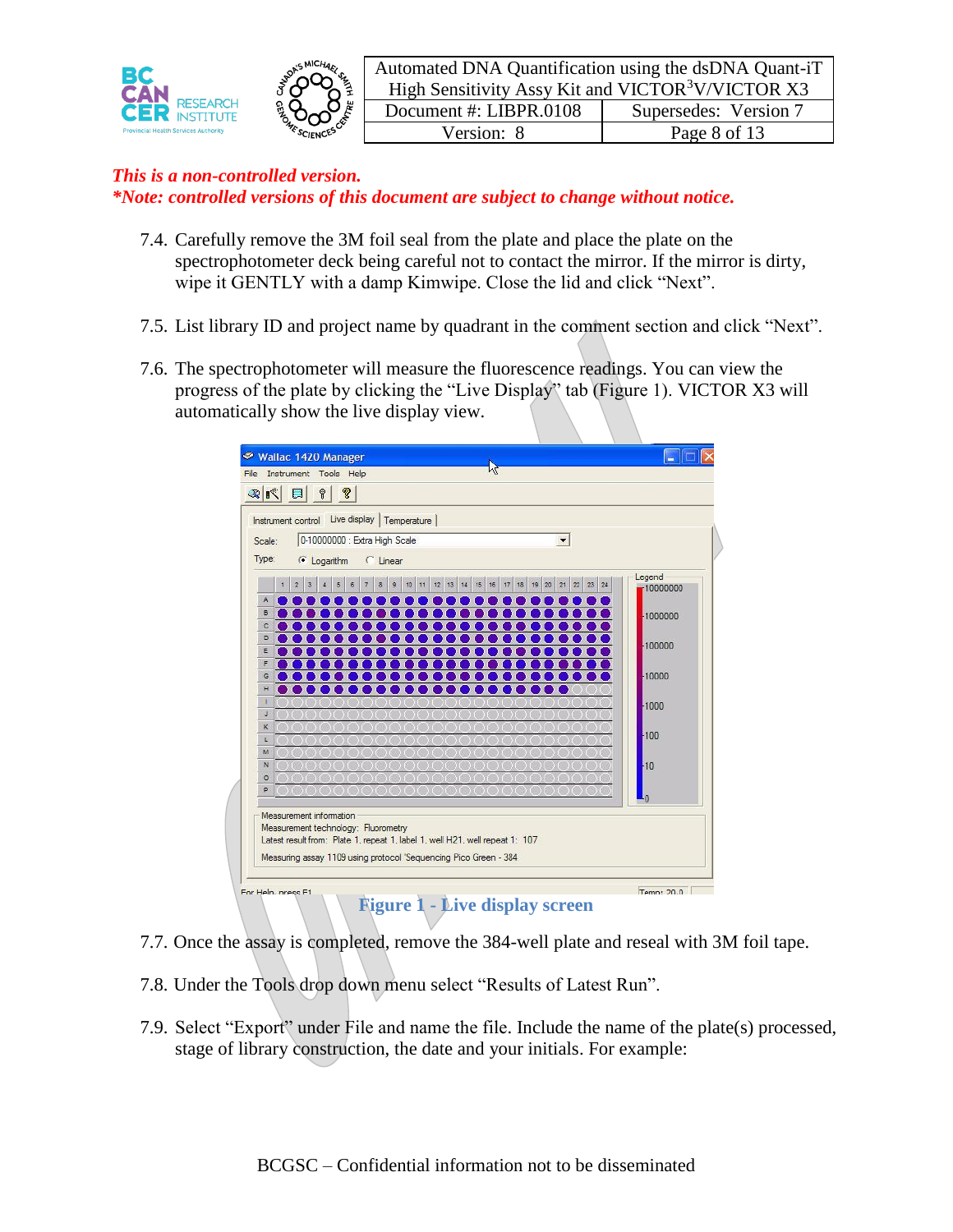



Automated DNA Quantification using the dsDNA Quant-iT High Sensitivity Assy Kit and VICTOR $3V/VICTOR X3$ Document #: LIBPR.0108 | Supersedes: Version 7 Version: 8 Page 9 of 13

## *This is a non-controlled version. \*Note: controlled versions of this document are subject to change without notice.*

# **tra23500\_tra24560\_tra23600\_stock\_110526nd**

The Tray ID's must correspond to the source plate ID's if doing an initial QC quantification or the aliquot plate ID if doing QC quantification in the middle of library construction.

Save the file in the designated location in 'Libray Core' folder (e.g. R: $\setminus$ Library Core\QC\Quant-iT). Go to that folder location and open the file to check that the data was successfully exported and the file exists.

7.10. Log off from the VICTOR3V/VICTOR X3 workstation and turn off the monitor. When shutting down the software for VICTOR X3, a PerkinElmer 2030 Manager window will ask 'Stop Instrument Server also?'. Select 'Yes' as this is a redundant software shut down window. Dispose plate from reader into the SYBR Green waste bucket.

#### **8. Data Analysis**

8.1. Open Analysis template named "Quant-iT HS Assay Analyzer Template" (LIB\_Forms.0016) from R:\Library Core\QC\Quant-iT\Template. **You must save it as a new file or the data will be lost as well as the formulas.** Name that file with the same name as the raw data file adding the word "analysis" just before the date and your initials. For example:

#### **tra23500\_tra24560\_tra23600\_stock\_\_analysis\_110526nd**

- 8.2. Save that file in a designated location in "Library Core" folder (e.g. R:\ \Library Core $\overline{QC\}$ Quant-iT). You should have two files for each 384-well plate: a raw data file, and the analysis file.
- 8.3. Open the raw data file generated by VICTOR<sup>3</sup>V/VICTOR X3. Copy and paste the data excluding column headings into sheet 1 of the **newly saved** analysis template in the 'Analysis' file. **Do not use the original template – Make sure that the name of the file displayed on the top of your screen is that newly saved file.**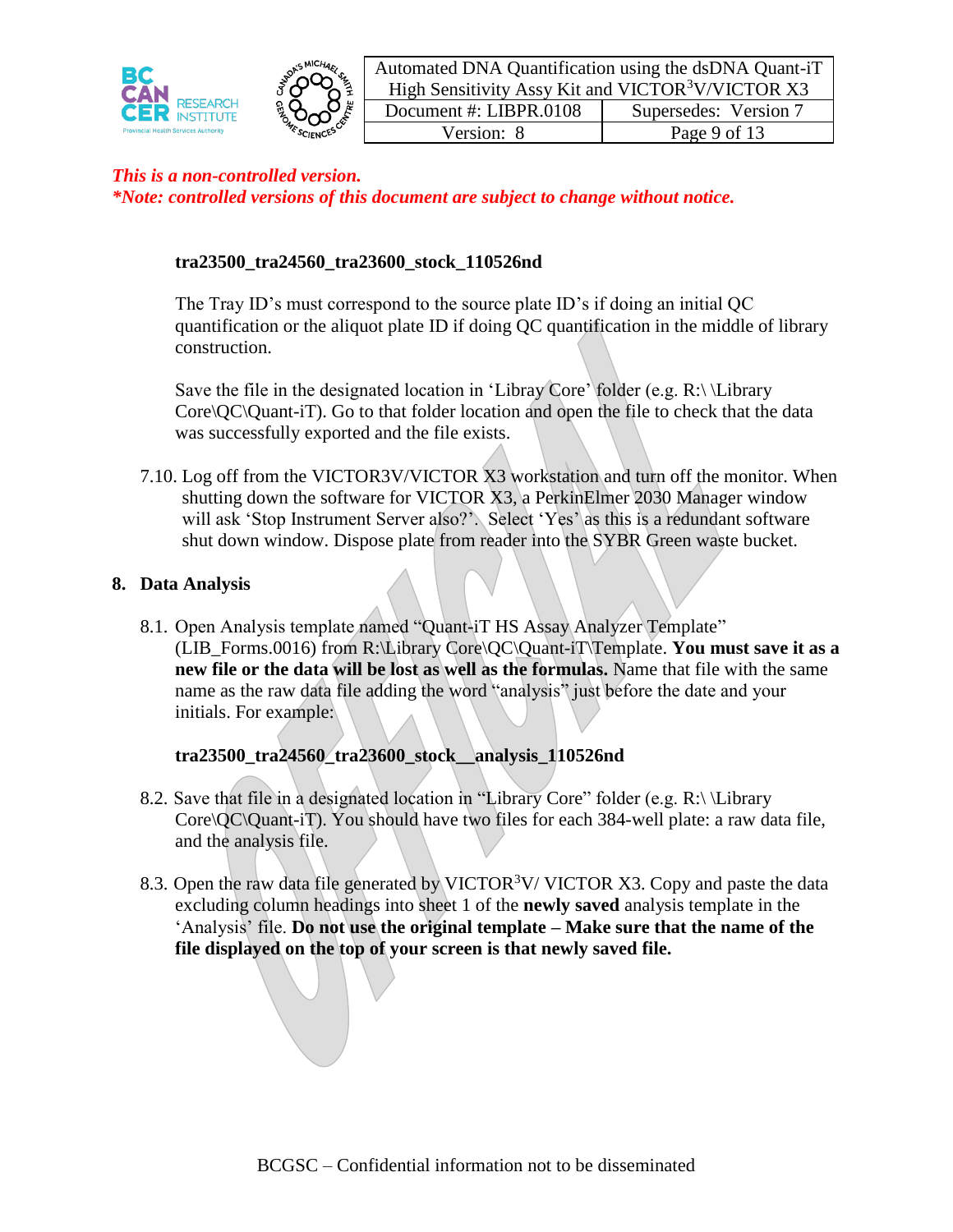



8.4. Once the data is pasted, the standard curve will be automatically generated. **Ensure the**   $\mathbb{R}^2$  **value of the standard curve is**  $>0.95$ **. If this value is <0.95, the assay must be** repeated and if <0.95 value is obtained again a new set of DNA standards must be prepared.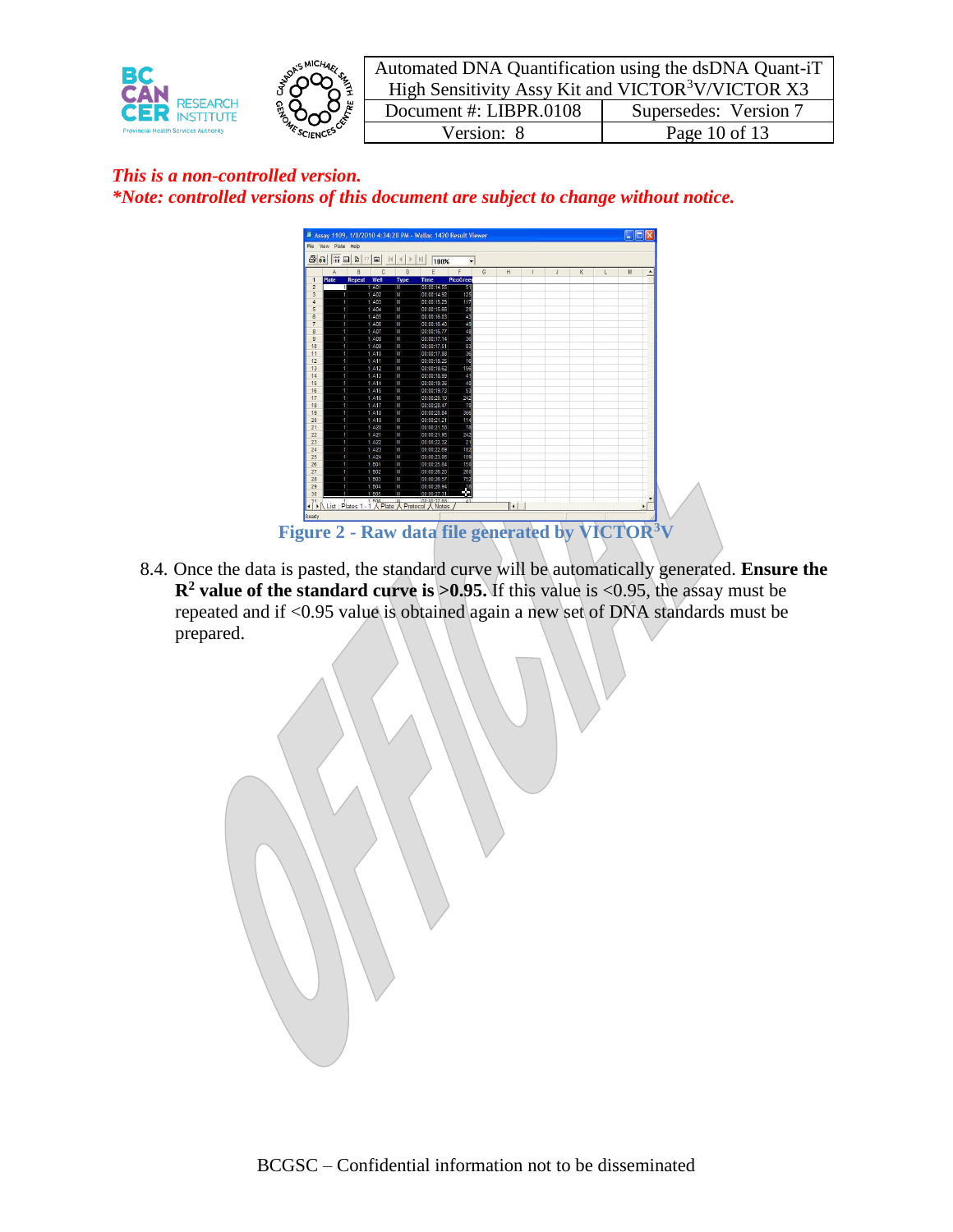



| Automated DNA Quantification using the dsDNA Quant-iT         |                       |  |  |  |  |
|---------------------------------------------------------------|-----------------------|--|--|--|--|
| High Sensitivity Assy Kit and VICTOR <sup>3</sup> V/VICTOR X3 |                       |  |  |  |  |
| Document #: LIBPR.0108                                        | Supersedes: Version 7 |  |  |  |  |
| Version: 8                                                    | Page 11 of 13         |  |  |  |  |



- 8.5. Blue dots correspond to DNA standards and pink dots correspond to the measured values. Make sure that your measured values lie within the region of the standard curve (0-40ng).
- 8.6. The concentration of the DNA samples will be calculated in column G on the spreadsheet.

**Note: It is important that no cells are shifted in any direction on the spreadsheet or the template will not work.**

- 8.7. The calculated concentrations will automatically be imported into the "sorting" sheet.
- 8.8. Once sorting is complete, the data sorted into each quadrant is automatically imported into the corresponding sheets labeled "Quad A", "Quad B" and "Quad C". You may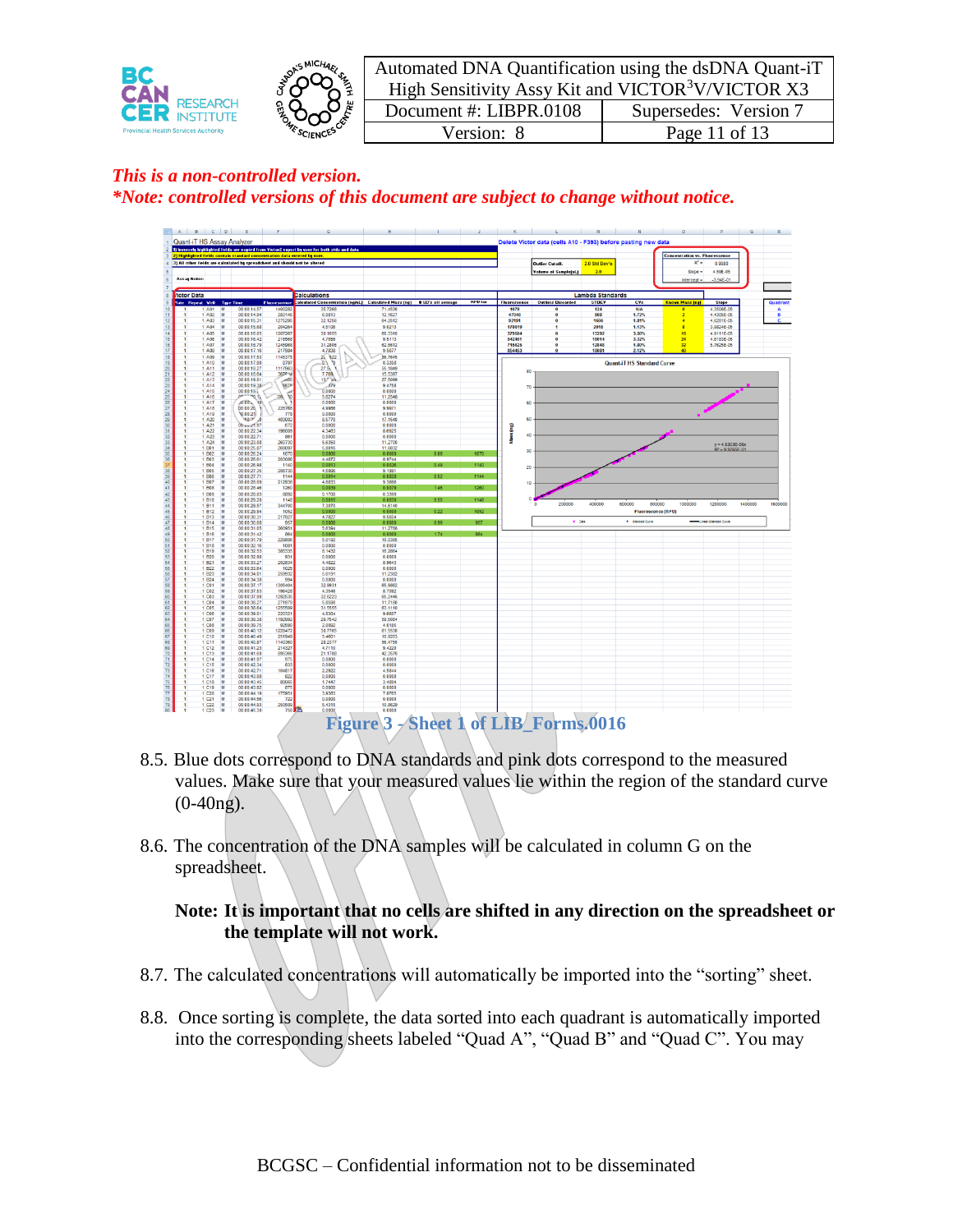



Automated DNA Quantification using the dsDNA Quant-iT High Sensitivity Assy Kit and VICTOR $3V/VICTOR X3$ Document #: LIBPR.0108 | Supersedes: Version 7 Version: 8 Page 12 of 13

## *This is a non-controlled version. \*Note: controlled versions of this document are subject to change without notice.*

change the names of the sheets by right clicking each tab and selecting "rename". The tab names can be changed to the Library IDs.

- 8.9. In each of sheets Quad A, B and C, type in the plate ID and the File name at the top of the sheet. Also record which wells are the plate control wells by highlighting these cells in blue.
- 8.10. Additional analysis needs to be done for each of Quad A, B and C. In "**Quad A**" sheet, column B contains the calculated concentrations of each well. Concentrations that are highlighted in yellow are out of range of the Quant-iT standard curve. Quant-iT quants must be repeated with appropriate dilutions if the number of highlighted sample wells is greater than 10% of the total number of sample wells.
- 8.11. Column C allows you to manually enter the calculated concentrations of any samples in which the Quant-iT quant was repeated. The cell which contains values out of range of the standard curve will be highlighted in green.
- 8.12. The actual concentration of each sample needs to be calculated by incorporating the dilution factor. In column E, select which values you would like to use to calculate the final concentration. For example in cell E03, you may type  $=$  **A03**. This will allow you to use the value in cell A03 to calculate the final concentration. Alternatively, "=B03" can be typed into cell E03 if a Quant-iT quant was redone. All values in column E must be in the range of the standard curve.
- 8.13. Type in the dilution factor used in the column F under "dilution factor".
- 8.14. Row G will contain the values for the actual concentration.
- 8.15. In column H, use the excel formula "=average(cell range)" to calculate the average of the samples. Do not include positive/negative controls that are present on the plate in this calculation since their concentrations may not be representative of the rest of the working samples on the plate.
- 8.16. Type in the sample volume of each sample in column I.
- 8.17. Row H has automatically calculated the total amount of DNA in ng for each sample.
- 8.18. Repeat steps 8.10-8.17 for Quad B and Quad C sheets.